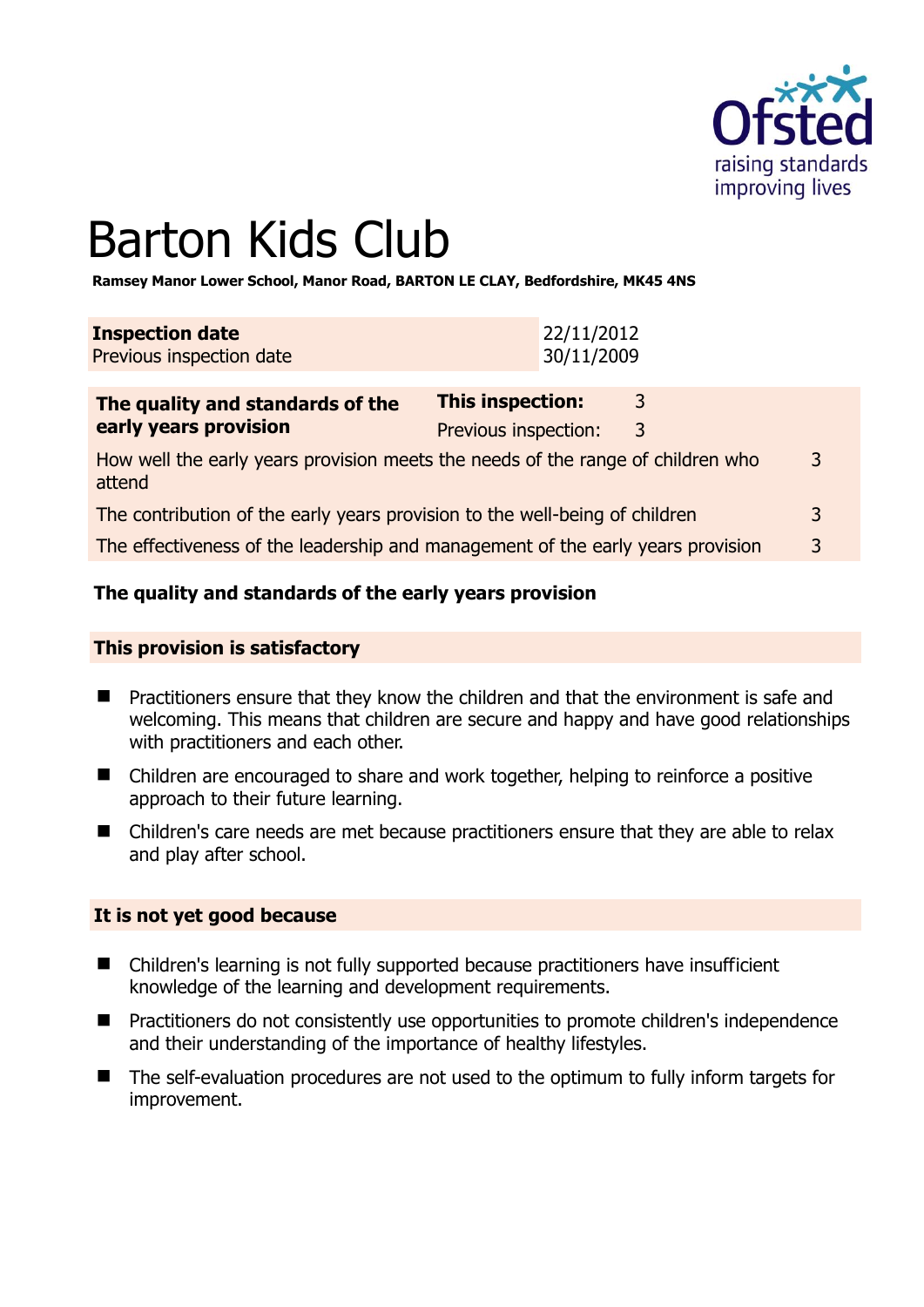## **Information about this inspection**

Inspections of registered early years provision are scheduled:

- at least once in every inspection cycle. The current cycle ends on 31 July 2016
- **n** more frequently where Ofsted identifies a need to do so, for example where provision was previously judged as inadequate
- **•** brought forward in the inspection cycle where Ofsted has received information that suggests the provision may not be meeting the legal requirements of the Early Years Foundation Stage; or where assessment of the provision identifies a need for early inspection
- **P** prioritised for inspection where we have received information that the provision is not meeting the requirements of the Early Years Foundation Stage and which suggests children may not be safe
- at the completion of an investigation into failure to comply with the requirements of the Early Years Foundation Stage.

The provision is also registered on the voluntary and compulsory parts of the Childcare Register. This report includes a judgment about compliance with the requirements of that register.

## **Inspection activities**

- The inspector observed activities in the indoor and outdoor play areas.
- $\blacksquare$  The inspector held meetings with the manager of the provision.
- The inspector talked with children present.

The inspector looked at planning documentation, evidence of suitability of

- $\blacksquare$ practitioners working within the setting, the provider's self-evaluation information and a range of other documentation.
- The inspector took account of the views of parents and carers spoken to on the day.

# **Inspector**

Kelly Eyre

# **Full Report**

## **Information about the setting**

Barton Kids Club is run by a voluntary management committee and was registered in 1994. It operates from a purpose-built building in the grounds of Ramsey Manor Lower School in Barton-Le-Clay, Bedfordshire. The setting serves children from this school and other local schools. It has strong links with the school on which it is sited. It is accessible to all children and there is a fully enclosed area available for outdoor play.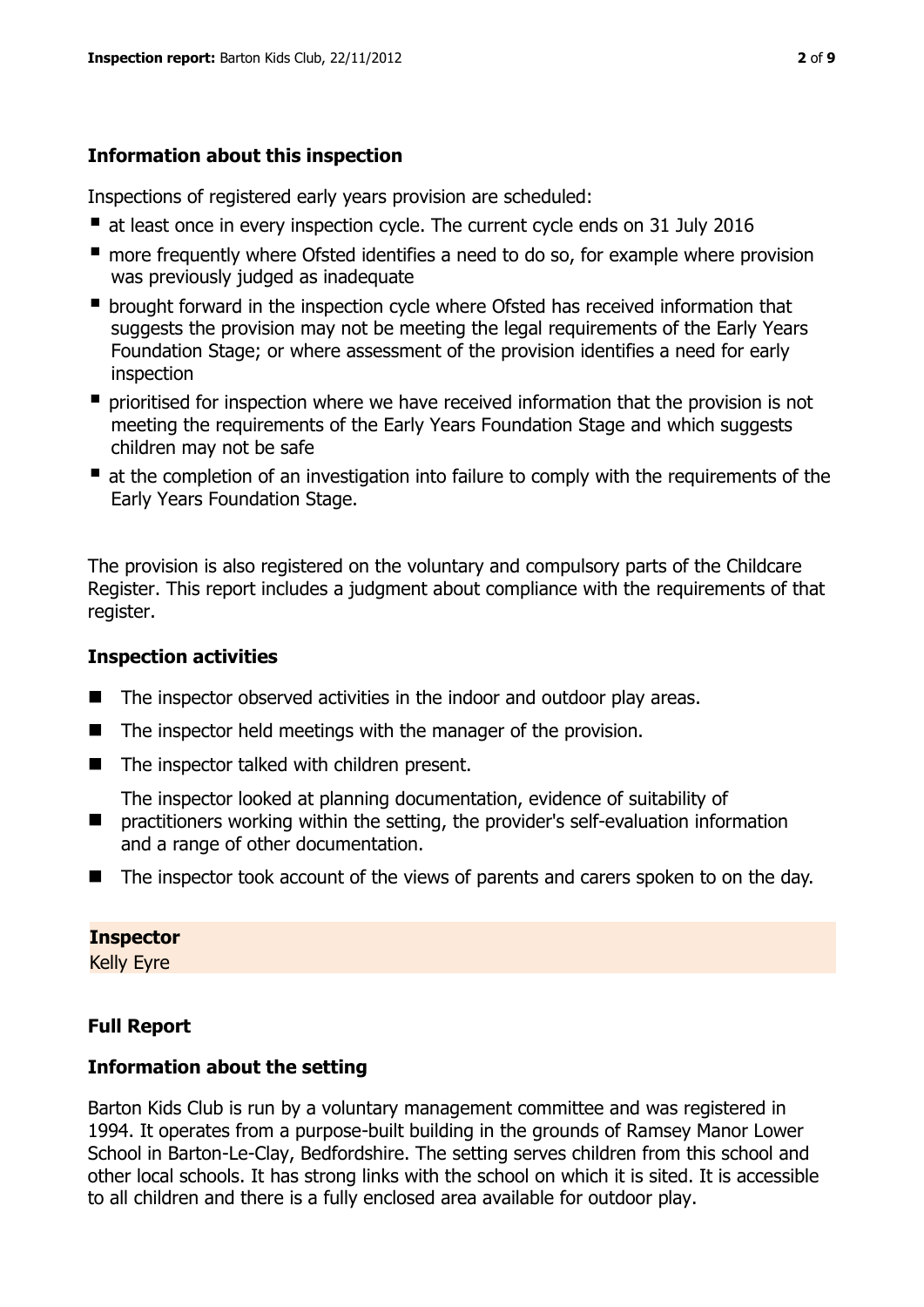The setting opens Monday to Friday during school term times. Sessions are from 8am until 8.50am and then from 3.15pm to 6pm. There is also a holiday club, which runs during the Summer and Easter holidays, with sessions from 8am to 6pm. The setting is registered on the Early Years Register and on both the voluntary and compulsory parts of the Childcare Register. There are currently seven children on roll who are within the Early Years Foundation Stage. The setting also offers care to children aged over five years to 11 years.

The setting employs nine members of child care staff. Of these, one holds an appropriate early years qualification at Level 2 and four at Level 3 or above. The setting receives support from the local authority.

## **What the setting needs to do to improve further**

#### **To meet the requirements of the Early Years Foundation Stage the provider must:**

**E** ensure that staff have a sufficient knowledge of the learning and development requirements in order to consistently provide an appropriate programme for children attending wrap around care.

#### **To further improve the quality of the early years provision the provider should:**

- $\blacksquare$  review the daily procedures so that these support children in building their independence and in gaining a greater understanding of healthy practices
- extend the self-evaluation process to more clearly identify and prioritise targets for improvement.

#### **Inspection judgements**

**How well the early years provision meets the needs of the range of children who attend**

Children are secure and confident, which supports them in building a positive approach to learning. For example, they choose resources during the session and are happy to try new activities. They are adequately supported by practitioners, who understand that children learn as they play. For example, children involved in a craft activity are encouraged to share their ideas and talk about what they are doing, thus developing their communication skills.

Practitioners interact appropriately with children, thereby supporting them in acquiring the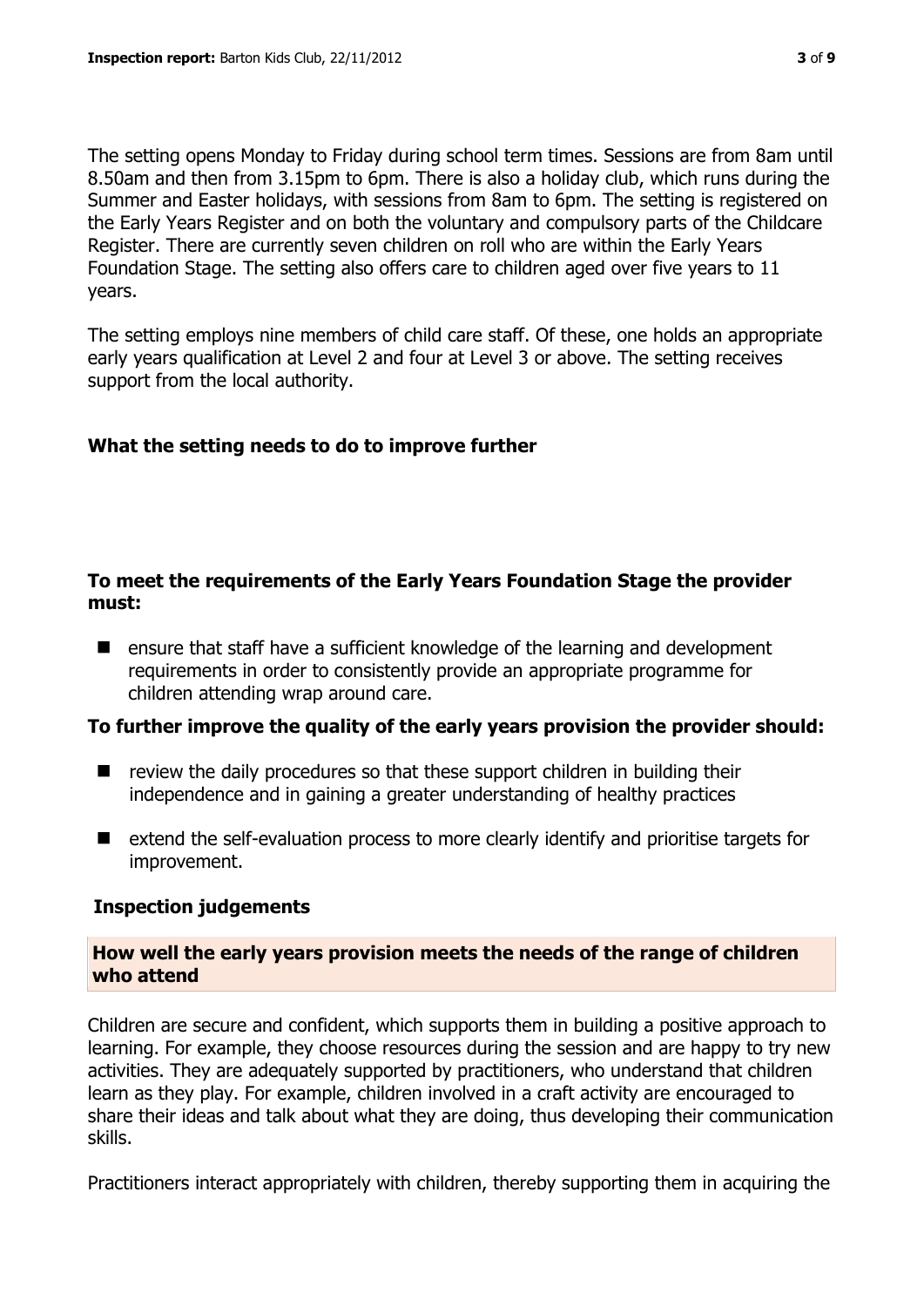skills to learn effectively. For example, younger children playing with a construction set are encouraged to explore the different pieces to make their own models. They go on to discuss the model cars they are making and to compare the number of wheels on these with the number on a motorbike. Opportunities, such as this, help to extend children's thinking and develop their creative and problem solving skills. Children are supported in extending their vocabulary and in developing an enjoyment of books. For example, they enjoy sitting on the bean bags and choosing a book to read.

Practitioners use their knowledge of the children to inform the range of activities and resources they offer. For example, they know children's current interests and so provide resources that reflect these. However, practitioners do not have sufficient knowledge of the Early Years Foundation Stage learning and development requirements. Therefore, although they recognise that they need to offer children a balanced range of opportunities that support the promotion of their learning in all areas, they are not able to plan this consistently and to evaluate the success of the activities. Consequently, they are not able to use all the opportunities within the context of this out of school care to fully support children's learning and development.

Practitioners are aware that children have had a long day at school and so ensure that they are able to rest and relax at the setting. For example, children enjoy the opportunity to sit with their friends and talk about their day. Children are offered an appropriate range of opportunities that promote their physical development. For example, they develop skills in balance and coordination as they use larger play equipment. Children are offered adequate opportunities to learn about the diversities of society. For example, they access resources, such as books, posters and role play items, which give positive images and information. The appropriate provision of structured activities enhances children's enjoyment and offers them new experiences. For example, children enjoy using dry pasta and marshmallows to create models, experimenting with different construction techniques to find out which ones stand up best.

The use of relevant communication procedures means that parents are aware of the setting's policies and any forthcoming events. The setting also uses a newsletter to provide basic information about current activities. Parents are therefore offered support in promoting their child's learning at home.

## **The contribution of the early years provision to the well-being of children**

The appropriate key person system and effective partnerships with parents help to ensure that all children are secure and build good relationships with practitioners and each other. There are adequate procedures in place to monitor children and ensure that their needs are consistently met. Practitioners support children appropriately, encouraging them to explore and express their views and ideas. This helps develop children's skills and positive attitudes to future learning.

Practitioners act as appropriate role models, showing genuine care and respect for all. They offer children ongoing explanations so that they can begin to understand the consequences of their actions. Children happily share the resources and include others in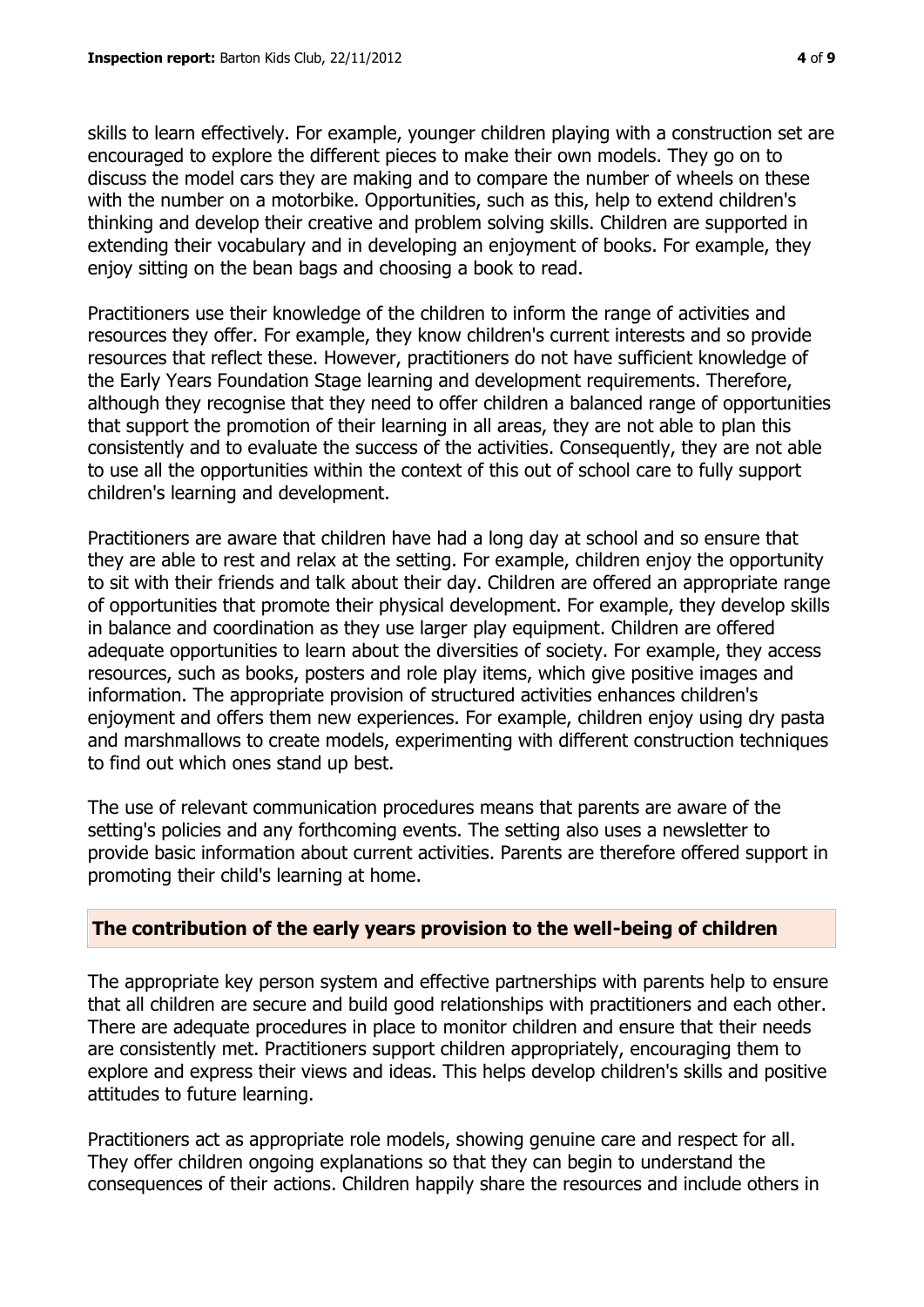their play. For example, older children discuss and develop their role play and readily include the younger children in this. New children settle well as practitioners take time to get to know them, talking with their parents to ensure that they understand their needs and interests.

The environment is effectively set out to offer children an acceptable range of activities and play opportunities that help promote their learning in all areas. Most resources are accessible so that children can make choices about their play. For example, children engaged in a craft activity choose additional resources from a nearby trolley. Children are gaining a secure understanding of safety issues. For example, they learn the safe use of tools and implements, such as scissors and cutlery.

Children's independence is appropriately promoted as they carry out some tasks, such as pouring their own drinks during the session. However, this is not fully promoted at all times. For example, practitioners serve children their tea and pour their drinks for them at this time, thus limiting the opportunities for them to develop further. Similarly, children's understanding of healthy lifestyles is not fully promoted. For example, they wash their hands before eating and have fruit at snack time but do not consistently discuss the relevance of this, limiting their understanding of this area.

#### **The effectiveness of the leadership and management of the early years provision**

The manager is experienced and sets appropriate standards for the quality of care offered. The setting adequately evaluates its practice. Practitioners use informal discussions and observations to take into account the views of parents and children and so gain a general overview of the setting's work. Appropriate steps are then taken to make improvements. For example, recent changes include better storage of resources so that children are able to see what is available and make choices about their play. However, information gathered during self-evaluation is not used to the optimum to help to identify and prioritise target areas for improvement.

Effective performance management systems ensure that practitioners are supported in their work and in attending training in order to continue to develop their knowledge. There are appropriate measures for monitoring staff performance. This is done formally through annual appraisals and informally through ongoing observations. The manager works with the voluntary management committee to share information and develop the setting's procedures. They therefore have a clear understanding of each other's roles and responsibilities and can work together to develop the setting's practice.

The setting has information in place to support liaison with other professionals so that they can work together to support children and their families. The effective partnerships with parents mean that children's care is consistent and their development appropriately promoted. Practitioners exchange relevant information with others caring for the children. For example, the setting works with the school so that they are aware of school planning and can offer complementary activities to extend children's learning.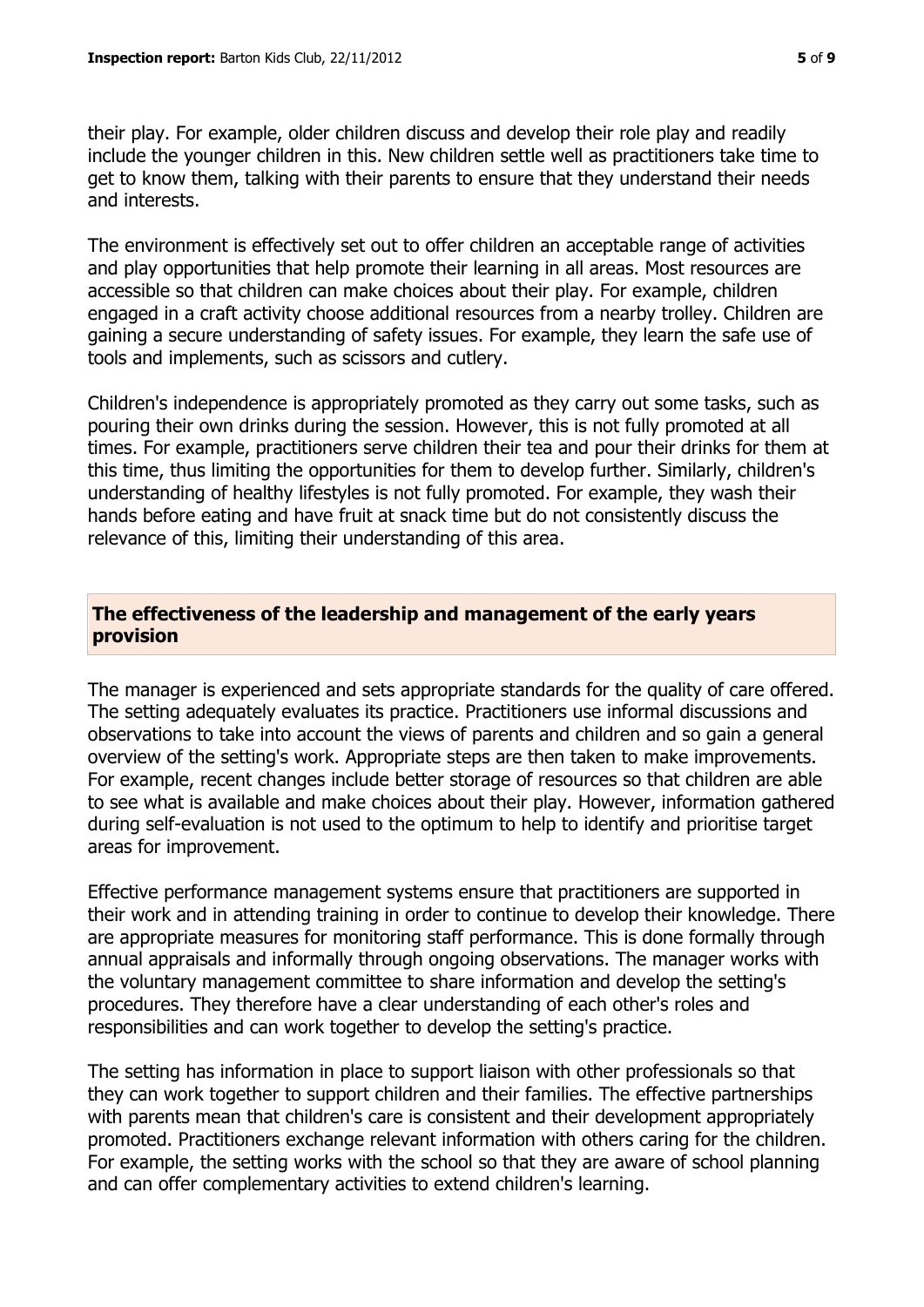There are clear arrangements for safeguarding children and these are regularly reviewed. The manager and practitioners understand their responsibilities and work in partnership with families and outside agencies. Practitioners have attended training and have a sound understanding of safeguarding issues. The setting has appropriate procedures to ensure the suitability of all practitioners and committee members. Practitioners set out resources each day and take care to ensure that the setting is safe and accessible. They carry out regular risk assessments and daily safety checks to support this area. This helps to ensure that children enjoy their time at the setting and have a positive childcare experience.

#### **The Childcare Register**

| The requirements for the compulsory part of the Childcare Register are | <b>Met</b> |
|------------------------------------------------------------------------|------------|
| The requirements for the voluntary part of the Childcare Register are  | <b>Met</b> |

## **What inspection judgements mean**

| <b>Registered early years provision</b> |                  |                                                                                                                                                                                                                                                                                                                                                                             |  |
|-----------------------------------------|------------------|-----------------------------------------------------------------------------------------------------------------------------------------------------------------------------------------------------------------------------------------------------------------------------------------------------------------------------------------------------------------------------|--|
| Grade                                   | <b>Judgement</b> | <b>Description</b>                                                                                                                                                                                                                                                                                                                                                          |  |
| Grade 1                                 | Outstanding      | Outstanding provision is highly effective in meeting the needs<br>of all children exceptionally well. This ensures that children are<br>very well prepared for the next stage of their learning.                                                                                                                                                                            |  |
| Grade 2                                 | Good             | Good provision is effective in delivering provision that meets<br>the needs of all children well. This ensures children are ready<br>for the next stage of their learning.                                                                                                                                                                                                  |  |
| Grade 3                                 | Satisfactory     | Satisfactory provision is performing less well than expectations<br>in one or more of the key areas. It requires improvement in<br>order to be good.                                                                                                                                                                                                                        |  |
| Grade 4                                 | Inadequate       | Provision that is inadequate requires significant improvement<br>and/or enforcement. The provision is failing to give children an<br>acceptable standard of early years education and/or is not<br>meeting the safeguarding and welfare requirements of the<br>Early Years Foundation Stage. It will be inspected again within<br>12 months of the date of this inspection. |  |
| Met                                     |                  | The provision has no children on roll. The inspection judgement<br>is that the provider continues to meet the requirements for<br>registration.                                                                                                                                                                                                                             |  |
| Not Met                                 |                  | The provision has no children on roll. The inspection judgement<br>is that the provider does not meet the requirements for                                                                                                                                                                                                                                                  |  |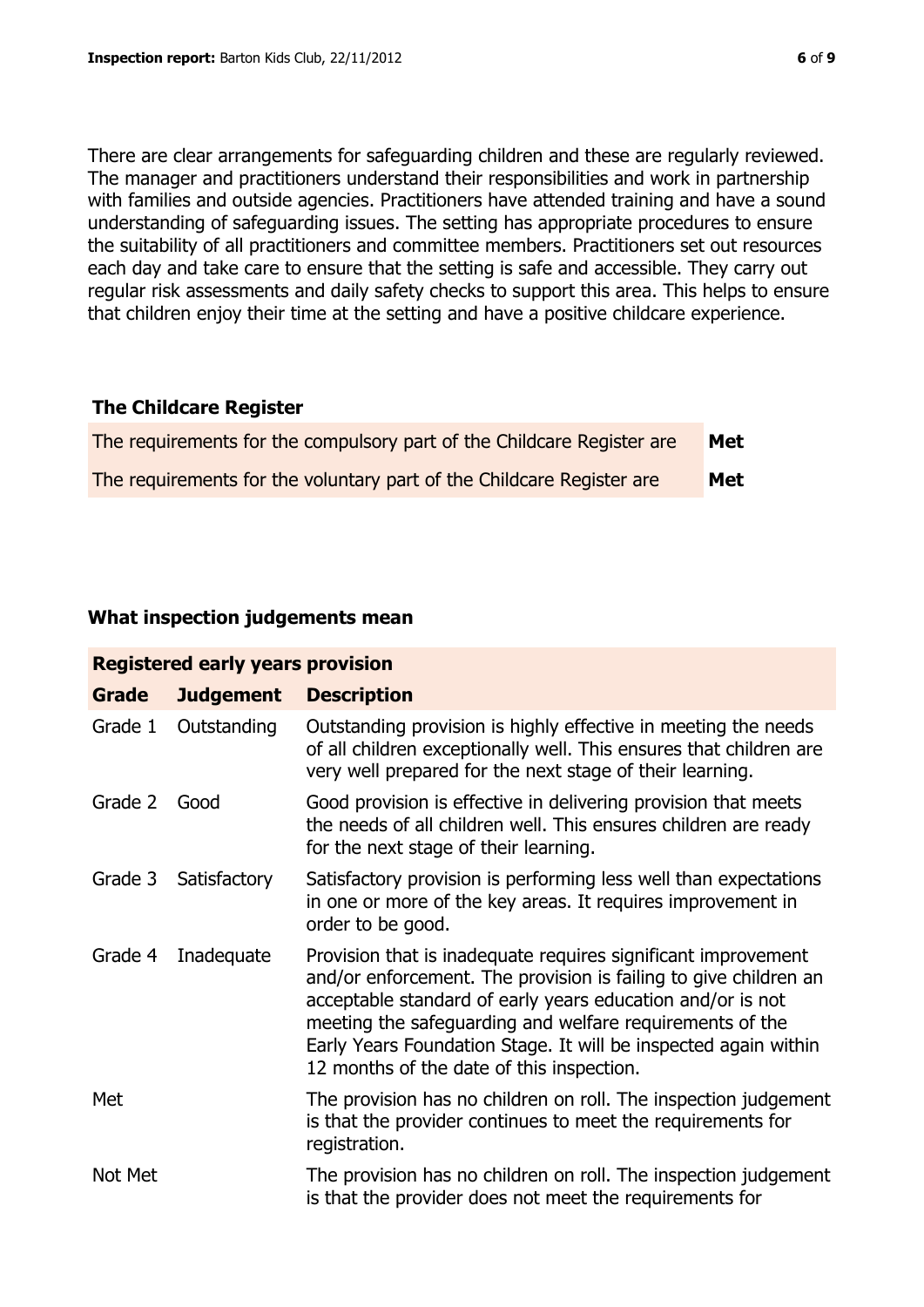registration.

#### **Inspection**

This inspection was carried out by Ofsted under Sections 49 and 50 of the Childcare Act 2006 on the quality and standards of provision that is registered on the Early Years Register. The registered person must ensure that this provision complies with the statutory framework for children's learning, development and care, known as the Early Years Foundation Stage.

#### **Setting details**

| Unique reference number            | 219233                      |
|------------------------------------|-----------------------------|
| <b>Local authority</b>             | <b>Central Bedfordshire</b> |
| <b>Inspection number</b>           | 818144                      |
| <b>Type of provision</b>           |                             |
| <b>Registration category</b>       | Childcare - Non-Domestic    |
| <b>Age range of children</b>       | $0 - 17$                    |
| <b>Total number of places</b>      | 32                          |
| Number of children on roll         | 67                          |
| <b>Name of provider</b>            | <b>Barton Kids Club</b>     |
| <b>Date of previous inspection</b> | 30/11/2009                  |
| <b>Telephone number</b>            | 01582 881318                |

Any complaints about the inspection or the report should be made following the procedures set out in the guidance 'raising concerns and making complaints about Ofsted', which is available from Ofsted's website: www.ofsted.gov.uk. If you would like Ofsted to send you a copy of the guidance, please telephone 0300 123 4234, or email enquiries@ofsted.gov.uk.

# **Type of provision**

For the purposes of this inspection the following definitions apply:

Full-time provision is that which operates for more than three hours. These are usually known as nurseries, nursery schools and pre-schools and must deliver the Early Years Foundation Stage. They are registered on the Early Years Register and pay the higher fee for registration.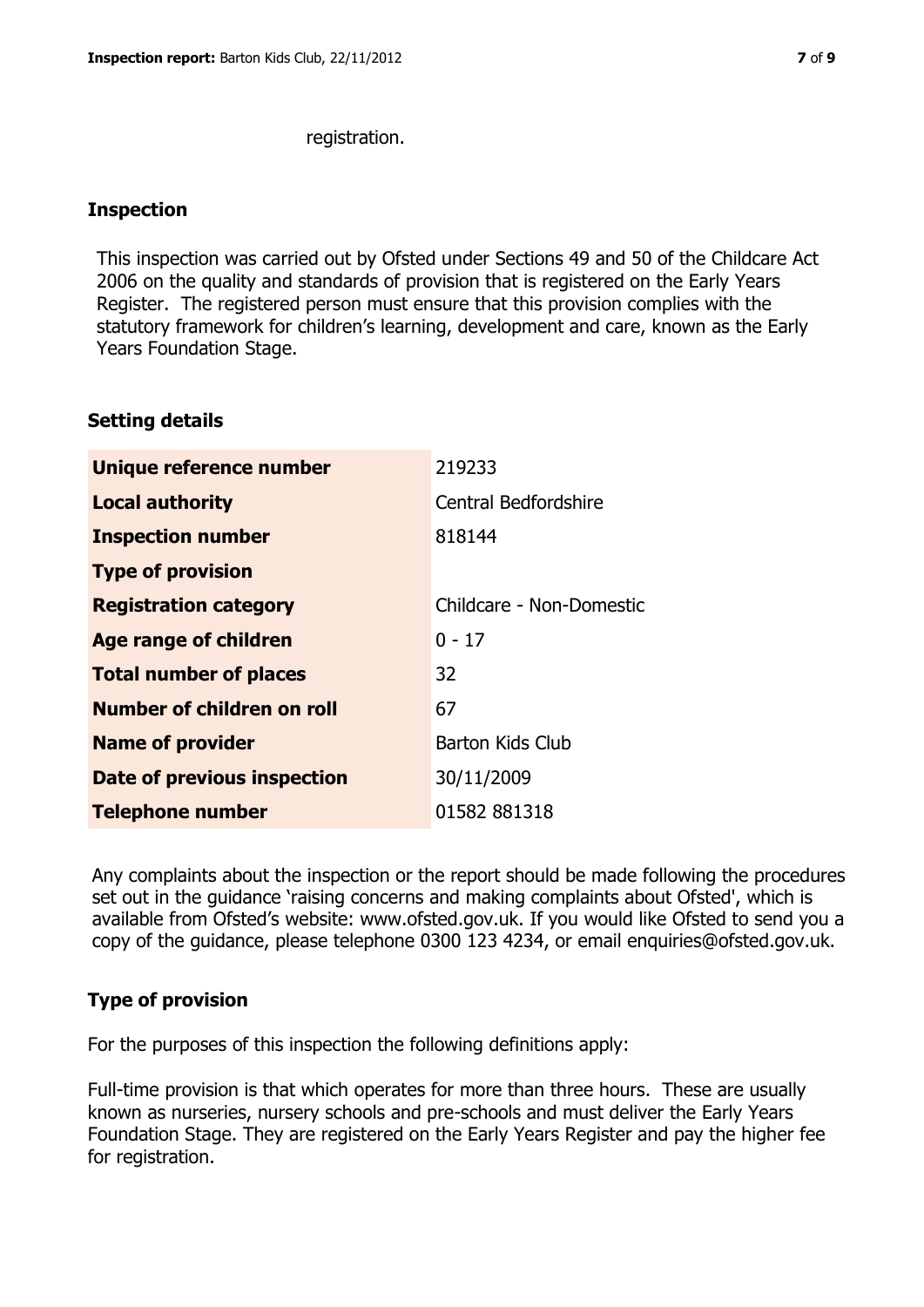Sessional provision operates for more than two hours but does not exceed three hours in any one day. These are usually known as pre-schools, kindergartens or nursery schools and must deliver the Early Years Foundation Stage. They are registered on the Early Years Register and pay the lower fee for registration.

Childminders care for one or more children where individual children attend for a period of more than two hours in any one day. They operate from domestic premises that are usually their own home. They are registered on the Early Years Register and must deliver the Early Years Foundation Stage.

Out of school provision may be sessional or full-time provision and is delivered before or after school and/or in the summer holidays. They are registered on the Early Years Register and must deliver the Early Years Foundation Stage. Where children receive their Early Years Foundation Stage in school these providers do not have to deliver the learning and development requirements in full but should complement the experiences children receive in school.